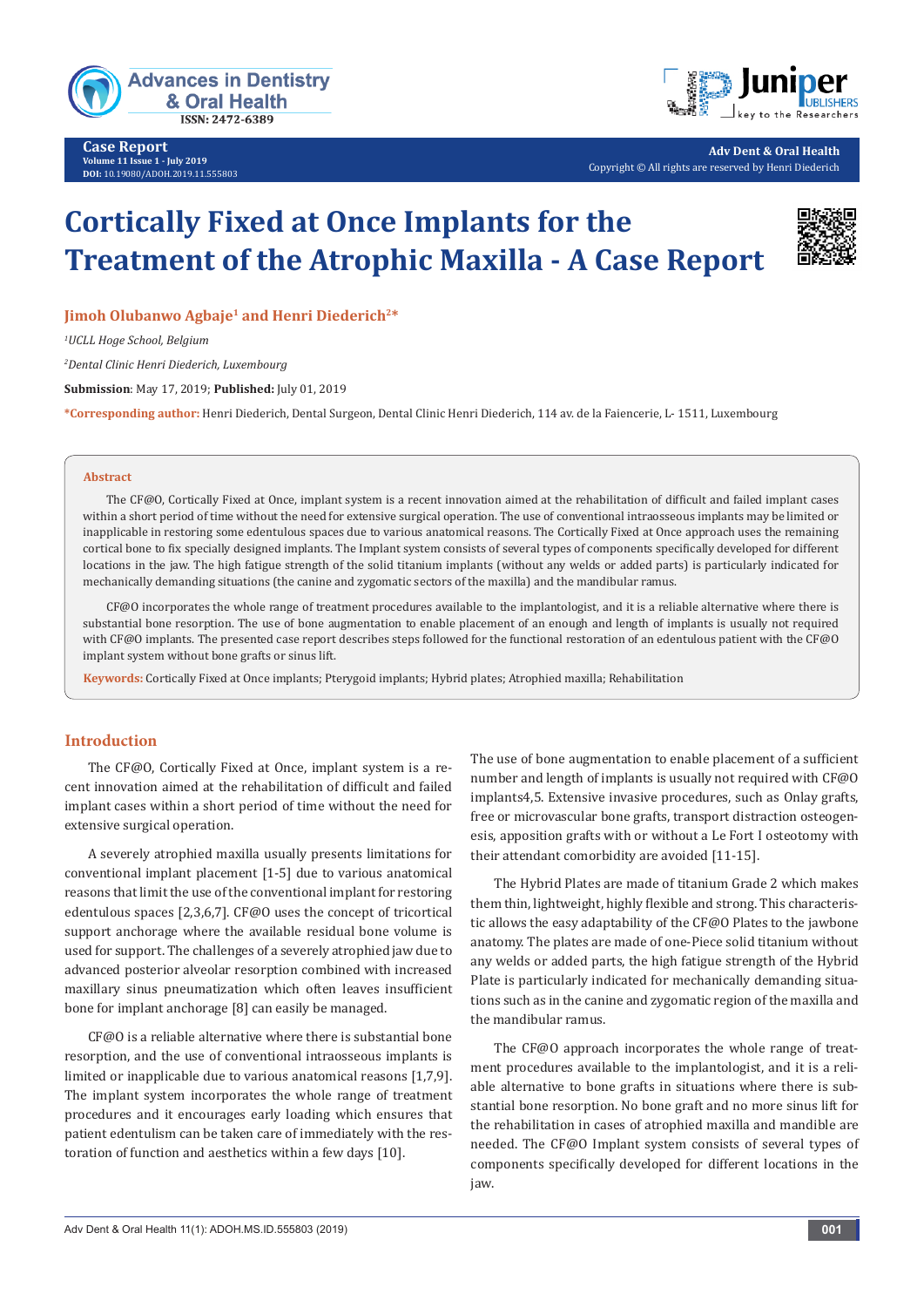#### **Case Presentation**

A 53-year-old female patient wanted fixed teeth in the maxilla to replace her bridge of over 25 years. The patient had previously visited many doctors who proposed various treatment options such as sinus lifts or bone graft among others due to the jaw atrophy.

A clinical examination showed an upper arch with a resorbed ridge and few standing teeth, aesthetics was bad, patient had

mouth odour. The lower arch is dentulous with few missing teeth. Radiographic examination using an orthopantomogram showed a dentulous upper jaw with moderate vertical bone resorption in the front and severe vertical resorption in the premolar and molar region.

Figure 1 shows the cross section of the Cone Beam CT image of the maxilla. The image is used to estimate the amount of bone

present and to view the surrounding structures.

**Figure 1:** Cross section of the Cone Beam CT image of the maxilla.

In the lower jaw, several teeth were present in the frontal region and in the right lateral region. Most of the teeth show a moderate to severe bone loss suggestive of chronic periodontitis.

Figure 2a & 2b show the clinical photograph and the panoramic radiograph of the patient at presentation.



#### **Treatment plan**

In the upper jaw, a complete tooth extraction was advised. From a prosthetic point of view, the patient desired a fixed prosthetic solution. In the upper jaw, a combination of two pterygoids, five two-piece implants and three Hybrid Plates was proposed. The patient agreed to this treatment plan.

The periodontally involved teeth in the upper jaw were extracted and five two piece-implants from TRATE AG, ROOTT-Implants, 14mm length and 3.5mm diameter were directly placed in the extraction sockets.

An open flap was made from the left tuberosity along the crest till the canine region in the maxilla. The flap was reflected on the vestibular side in positions 26 and 27 of the zygomatic arch; the flap was also reflected in the palate. A Pterygoid implant C35/20mm (ROOTT - implant TRATE AG) was inserted at position 28 with a 50N torque. One Hybrid Plate HENGG-1 (Highly Efficient No Graft Gear) was adapted to the bone anatomy and fixed with osteosynthesis screws on the zygomatic bone at position 26. In the premaxillary region, a Hybrid Plate type HENGG-4 was adapted to the bone and fixed with osteosynthesis screws.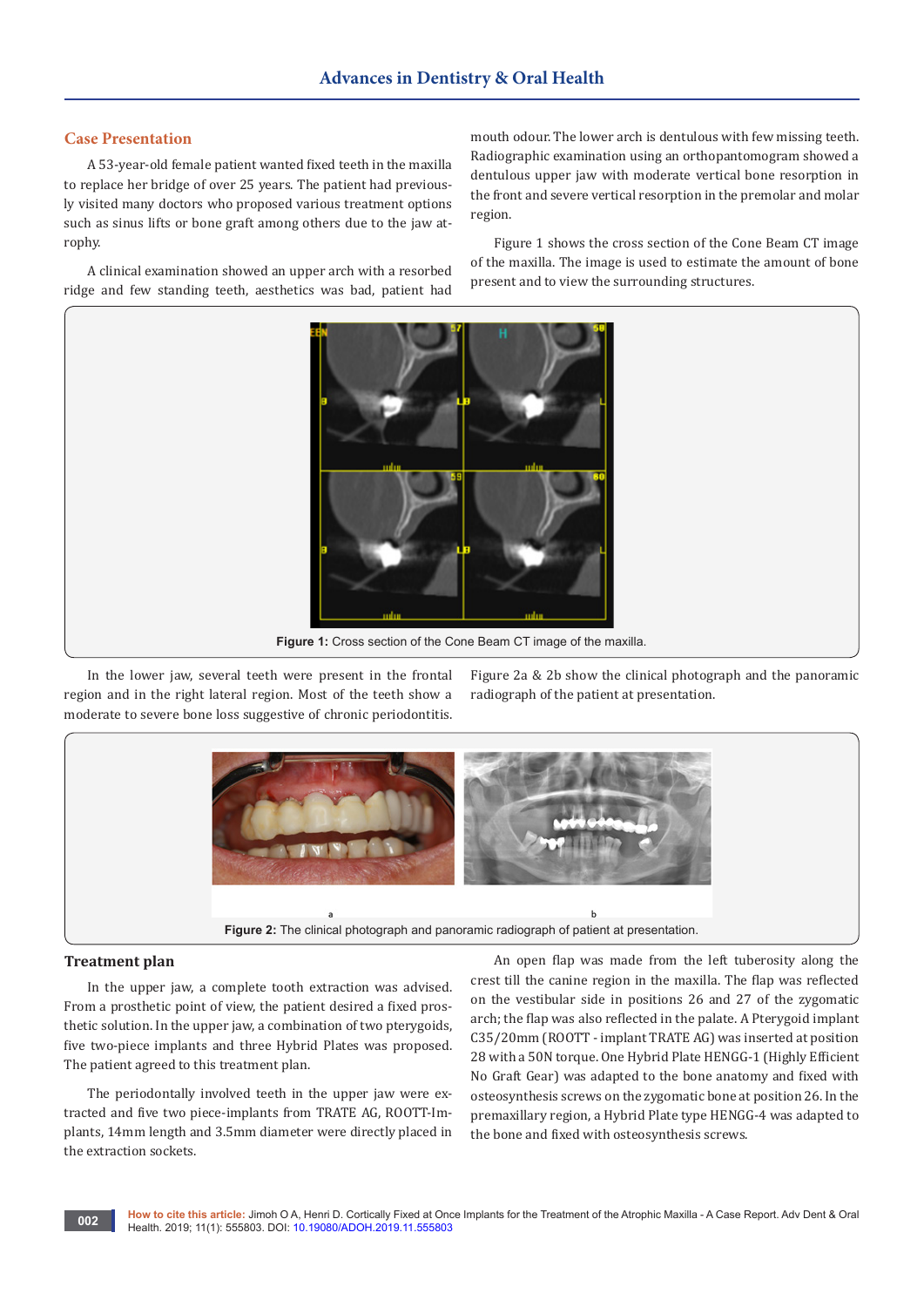The procedure was quite similar for the right side. A plate HENGG-1 was installed in position 16 and one Pterygoid implant P35/20mm was inserted at the right pterygoid plate Figure 3.

The plate was fixed with osteosynthesis screws and covered with an antibiotic Metronidazole and bone material CerasobR (Figure 4). The configuration of HENGG-4 in form of a cross allows

a special strong fixation in the premaxilla as the bone quality in this region is poor. The flap was then closed on the right and left with polytetrafluoroethylene polymer (PTFE) monofilament absorbable suture. After an implant placement, the transfer coping was inserted, and an open tray impression was taken with silicone immediately after the surgery (Figure 5).



**Figure 4:** Surgical procedure - Plates covered with antibiotic (Metronidazol) and bone material.



**How to cite this article:** Jimoh O A, Henri D. Cortically Fixed at Once Implants for the Treatment of the Atrophic Maxilla - A Case Report. Adv Dent & Oral Health. 2019; 11(1): 555803. DOI: [10.19080/ADOH.2019.11.555803](http://dx.doi.org/10.19080/ADOH.2019.11.555803)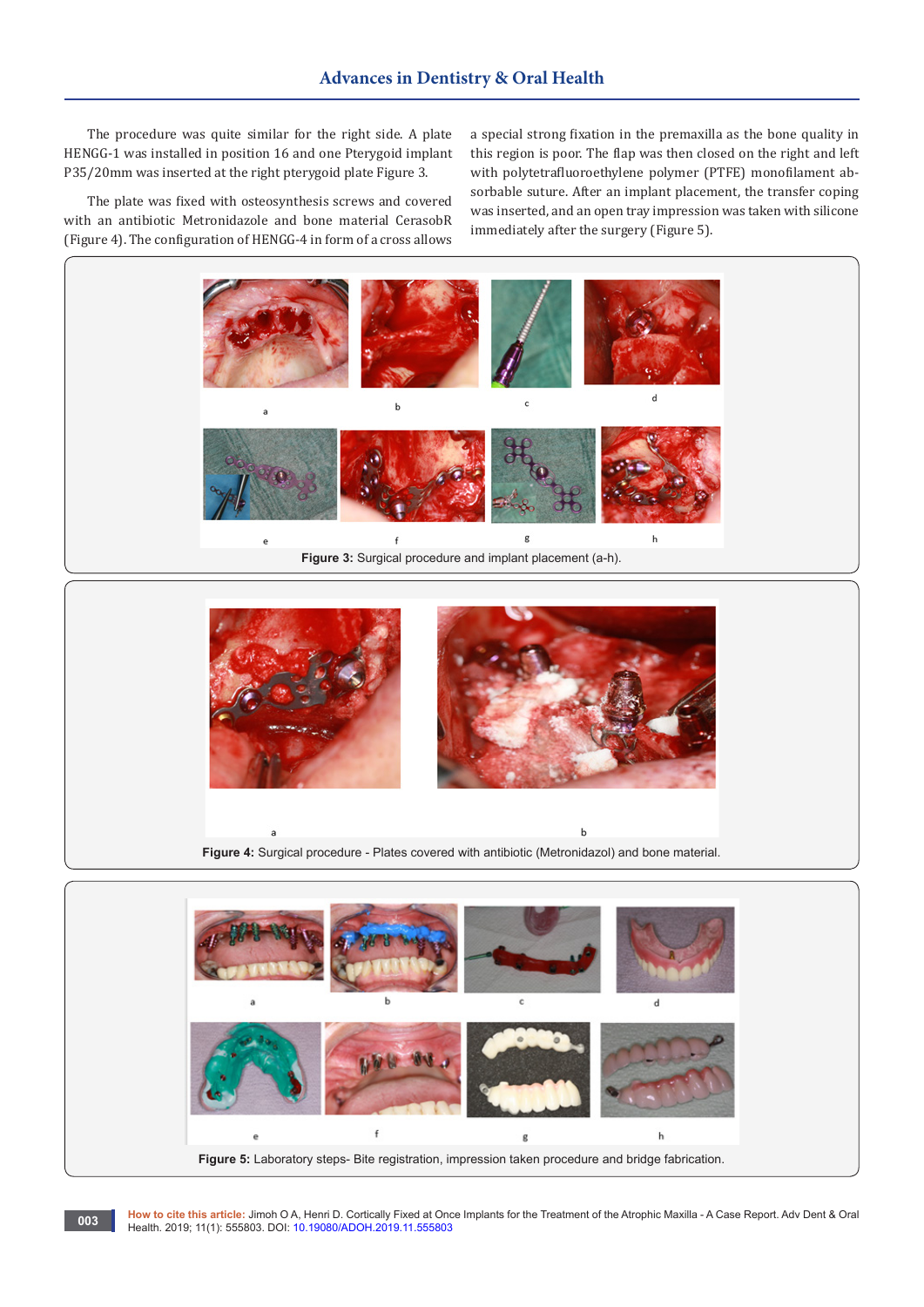A temporary resin bridge was made at the chairside and fixed on the maxilla with temporary cement, few days after a temporary bridge from the laboratory was inserted. After four months a definitive impression was done.

Few days after the framework, a try-in was done and a new bite registration was taken. A double impression was done over the future superstructure. A first try in with the future bridges was done, aesthetics and bite were also controlled.



On the following appointment the try-in and prosthesis delivery was done. In the maxilla, the metal ceramic bridge was screwed and cemented with a temporary cement (Figure 6). The patient was reviewed after 2 weeks. Thereafter, patient was scheduled for follow-up at 3 months and then every 6 months.

#### **Discussion**

The presented case report describes steps followed for the functional restoration of an edentulous patient with the CF@O implant system without bone grafts or sinus lift. Due to the above-described technique, the patient could receive in a short time fixed tooth using a minimally invasive procedure. Where traditional implant methods take several months to complete, the CF@O approach achieves the same result in days without the need for additional surgery. The high fatigue strength of the solid titanium implants (without any welds or added parts) is particularly indicated for mechanically demanding situations (the canine and zygomatic sectors of the maxilla) and the mandibular ramus.

The CF@O, Cortically Fixed at Once approach incorporates the whole range of treatment procedures available to the implantologist, and it is a reliable alternative to bone grafts in situations where there is a substantial bone resorption.

#### **References**

- 1. [Ali SA, Karthigeyan S, Deivanai M, Kumar A \(2014\) Implant rehabili](https://www.ncbi.nlm.nih.gov/pubmed/25183902/)[tation for atrophic maxilla: a review. J Indian Prosthodont Soc 14\(3\):](https://www.ncbi.nlm.nih.gov/pubmed/25183902/)  [196-207.](https://www.ncbi.nlm.nih.gov/pubmed/25183902/)
- 2. [Bosse LP, Taylor TD \(1998\) Problems associated with implant rehabil](https://www.ncbi.nlm.nih.gov/pubmed/9421673)[itation of the edentulous maxilla. Dent Clin North Am 42\(1\): 117-127.](https://www.ncbi.nlm.nih.gov/pubmed/9421673)
- 3. [Candel E, Penarrocha D, Penarrocha M \(2012\) Rehabilitation of the](https://www.ncbi.nlm.nih.gov/pubmed/21568718)  [atrophic posterior maxilla with pterygoid implants: a review. J Oral Im](https://www.ncbi.nlm.nih.gov/pubmed/21568718)[plantol 38 Spec No: 461-466.](https://www.ncbi.nlm.nih.gov/pubmed/21568718)
- 4. [Jivraj S, Chee W, Corrado P \(2006\) Treatment planning of the edentu](https://www.ncbi.nlm.nih.gov/pubmed/16960607)[lous maxilla. Br Dent J 201\(5\): 261-279.](https://www.ncbi.nlm.nih.gov/pubmed/16960607)
- 5. [Sevetz EB Jr \(2006\) Treatment of the severely atrophic fully edentu](https://www.ncbi.nlm.nih.gov/pubmed/16522514)[lous maxilla: the zygoma implant option. Atlas Oral Maxillofac Surg Clin](https://www.ncbi.nlm.nih.gov/pubmed/16522514)  [North Am 14\(1\): 121-136.](https://www.ncbi.nlm.nih.gov/pubmed/16522514)
- 6. [Candel-Martí E, Carrillo-García C, Peñarrocha-Oltra D, Peñarrocha-Dia](https://www.ncbi.nlm.nih.gov/pubmed/21332329)[go M \(2012\) Rehabilitation of atrophic posterior maxilla with zygomat](https://www.ncbi.nlm.nih.gov/pubmed/21332329)[ic implants: review. J Oral Implantol 38\(5\): 653-657.](https://www.ncbi.nlm.nih.gov/pubmed/21332329)
- 7. [Mericske-Stern RD, Taylor TD, Belser U \(2000\) Management of the](https://www.ncbi.nlm.nih.gov/pubmed/11168261)  [edentulous patient. Clin Oral Implants Res. 11\(Suppl 1\): 108-25.](https://www.ncbi.nlm.nih.gov/pubmed/11168261)
- 8. [Peñarrocha-Oltra D, Candel-Martí E, Ata-Ali J, Peñarrocha-Diago M](https://www.ncbi.nlm.nih.gov/pubmed/22121829)  [\(2013\) Rehabilitation of the atrophic maxilla with tilted implants: re](https://www.ncbi.nlm.nih.gov/pubmed/22121829)[view of the literature. J Oral Implantol 39\(5\): 625-632.](https://www.ncbi.nlm.nih.gov/pubmed/22121829)
- 9. [Belser UC, Buser D, Hess D, Schmid B, Bernard JP, et al. \(2000\) Aes](https://www.ncbi.nlm.nih.gov/pubmed/10337321)[thetic implant restorations in partially edentulous patients--a critical](https://www.ncbi.nlm.nih.gov/pubmed/10337321)  [appraisal. Periodontol 17: 132-150.](https://www.ncbi.nlm.nih.gov/pubmed/10337321)
- 10. [Diederich H, Marques AJ, Soares LG \(2017\) Immediate Loading of an](https://pdfs.semanticscholar.org/d8e7/4301d4fdb3af53ae09f6fb5061105e18843f.pdf)  [Atrophied Maxilla Using the Principles of Cortically Fixed Titanium Hy](https://pdfs.semanticscholar.org/d8e7/4301d4fdb3af53ae09f6fb5061105e18843f.pdf)[brid Plates. Advances in Dentistry & Oral Health 3\(3\): 001-003.](https://pdfs.semanticscholar.org/d8e7/4301d4fdb3af53ae09f6fb5061105e18843f.pdf)
- 11. [Yaremchuk MJ \(1989\) Vascularized bone grafts for maxillofacial recon](https://www.ncbi.nlm.nih.gov/pubmed/2647347)[struction. Clin Plast Surg 16\(1\): 29-39.](https://www.ncbi.nlm.nih.gov/pubmed/2647347)
- 12. [Sjostrom M, Sennerby L, Nilson H, Lundgren S \(2007\) Reconstruction](https://www.ncbi.nlm.nih.gov/pubmed/17362496)  [of the atrophic edentulous maxilla with free iliac crest grafts and im](https://www.ncbi.nlm.nih.gov/pubmed/17362496)[plants: a 3-year report of a prospective clinical study. Clin Implant Dent](https://www.ncbi.nlm.nih.gov/pubmed/17362496)  [Relat Res 9\(1\): 46-59.](https://www.ncbi.nlm.nih.gov/pubmed/17362496)
- 13. [Cheung LK, Zhang Q, Zhang ZG, Wong MC \(2003\) Reconstruction of](https://www.ncbi.nlm.nih.gov/pubmed/14759111)  [maxillectomy defect by transport distraction osteogenesis. Int J Oral](https://www.ncbi.nlm.nih.gov/pubmed/14759111)  [Maxillofac Surg 32\(5\): 515-522.](https://www.ncbi.nlm.nih.gov/pubmed/14759111)
- 14. [Nystrom E, Nilson H, Gunne J, Lundgren S \(2009\) Reconstruction of the](https://www.ncbi.nlm.nih.gov/pubmed/19046853)  [atrophic maxilla with interpositional bone grafting/Le Fort I osteoto](https://www.ncbi.nlm.nih.gov/pubmed/19046853)[my and endosteal implants: a 11-16 year follow-up. Int J Oral Maxillo](https://www.ncbi.nlm.nih.gov/pubmed/19046853)[fac Surg 38\(1\): 1-6.](https://www.ncbi.nlm.nih.gov/pubmed/19046853)
- 15. [Ugurlu F, Yildiz C, Sener BC, Sertgoz A \(2013\) Rehabilitation of posteri](https://www.ncbi.nlm.nih.gov/pubmed/23533833)[or maxilla with zygomatic and dental implant after tumor resection: a](https://www.ncbi.nlm.nih.gov/pubmed/23533833)  [case report. Case Rep Dent 2013: 930345.](https://www.ncbi.nlm.nih.gov/pubmed/23533833)